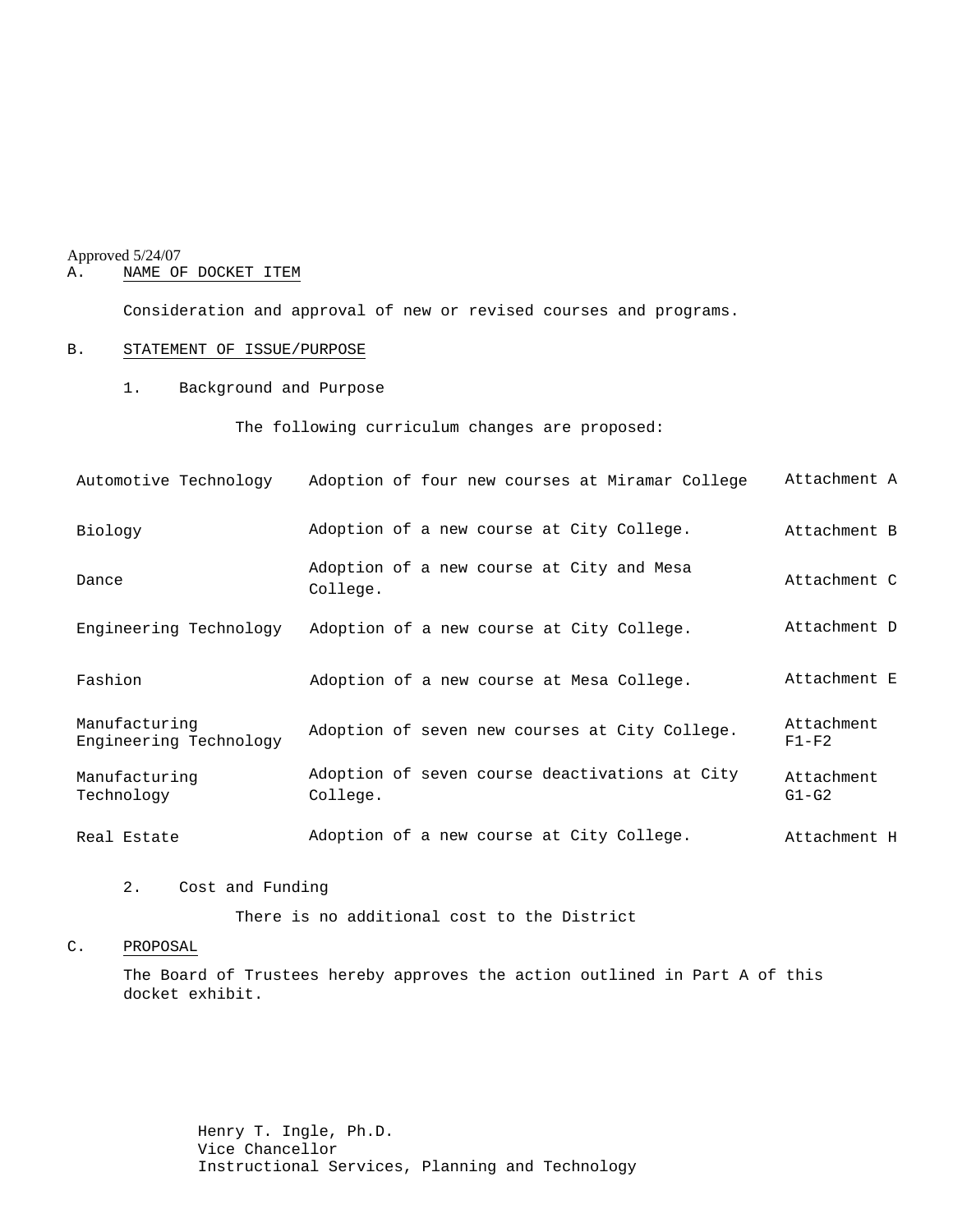Adoption of four new courses at Miramar College.

Proposed courses at Miramar College:

## **080A Toyota Manual Transmission & Transaxles 302**

## **1 hour lecture, 1 unit Grade Only**

*Advisory:* Automotive Technology 53 with a grade of "C" or better, or equivalent. English 51 and English 56 and Mathematics 32, each with a grade of "C" or better, or equivalent or Assessment Skill Levels W5, R5 and M20.

This advanced course familiarizes technicians with Toyota manual transmissions and transaxles. Topics include clutch assemblies, manual transmissions, manual transaxles, transfer cases, and sequential manual transmissions. Students use factory manuals and receive instruction through lecture and demonstration of the proper application of tools and related components. This course is equivalent to Toyota's course code T302. (FT) Associate Degree Credit only and not Transferable.

#### **080B Toyota Suspension, Steering & Handling 452**

#### **1 hour lecture, 1 unit Grade Only**

*Advisory:* Automotive Technology 53 with a grade of "C" or better, or equivalent. English 51 and English 56 and Mathematics 32, each with a grade of "C" or better, or equivalent or Assessment Skill Levels W5, R5 and M20.

This advanced course familiarizes technicians with Toyota suspension, steering, and handling systems. Students use Toyota factory manuals and receive instruction through lecture and demonstration of the proper application of tools and related components. Topics include tire and wheel service, vehicle dynamics and handling, and advanced diagnostic techniques. This course is equivalent to Toyota's course code T453. (FT) Associate Degree Credit only and not Transferable.

#### **080C Toyota Brake Systems 552 1 hour lecture, 1 unit Grade Only**

*Advisory:* Automotive Technology 53 with a grade of "C" or better, or equivalent. English 51 and English 56 and Mathematics 32, each with a grade of "C" or better, or equivalent or Assessment Skill Levels W5, R5 and M20.

This advanced course familiarizes technicians with Toyota brake systems. Topics include master cylinders, drum and disc brake systems, brake boosters, parking brake systems, Anti-Lock Braking Systems (ABS), and Traction Control Systems (TRAC). Students use Toyota factory manuals and receive instruction through lecture and demonstration of proper application of tools and related components. This course is equivalent to Toyota's course code T552. (FT) Associate Degree Credit only and not Transferable.

## **080H Toyota Automatic Transmissions 262 2 hours lecture, 2 units Letter Grade or Credit/No Credit Option**

*Advisory:* Automotive Technology 53 with a grade of "C" or better, or equivalent. English 51 and English 56 and Mathematics 32, each with a grade of "C" or better, or equivalent or Assessment Skill Levels W5, R5, and M20.

This advanced course familiarizes technicians with the operation of Toyota automatic transmissions, transaxles, and transfer unit. Students use Toyota Factory manuals, tools, and components. Topics include the torque converters, Simpson Planetary Gear Unit, power flow, automatic transmission fluid, transmission oil pumps, valve body circuits, electrical controls, shift lock systems, transmission checks, adjustments, and diagnosis. This course is equivalent to Toyota's course code T262. (FT) Associate Degree Credit only and not Transferable.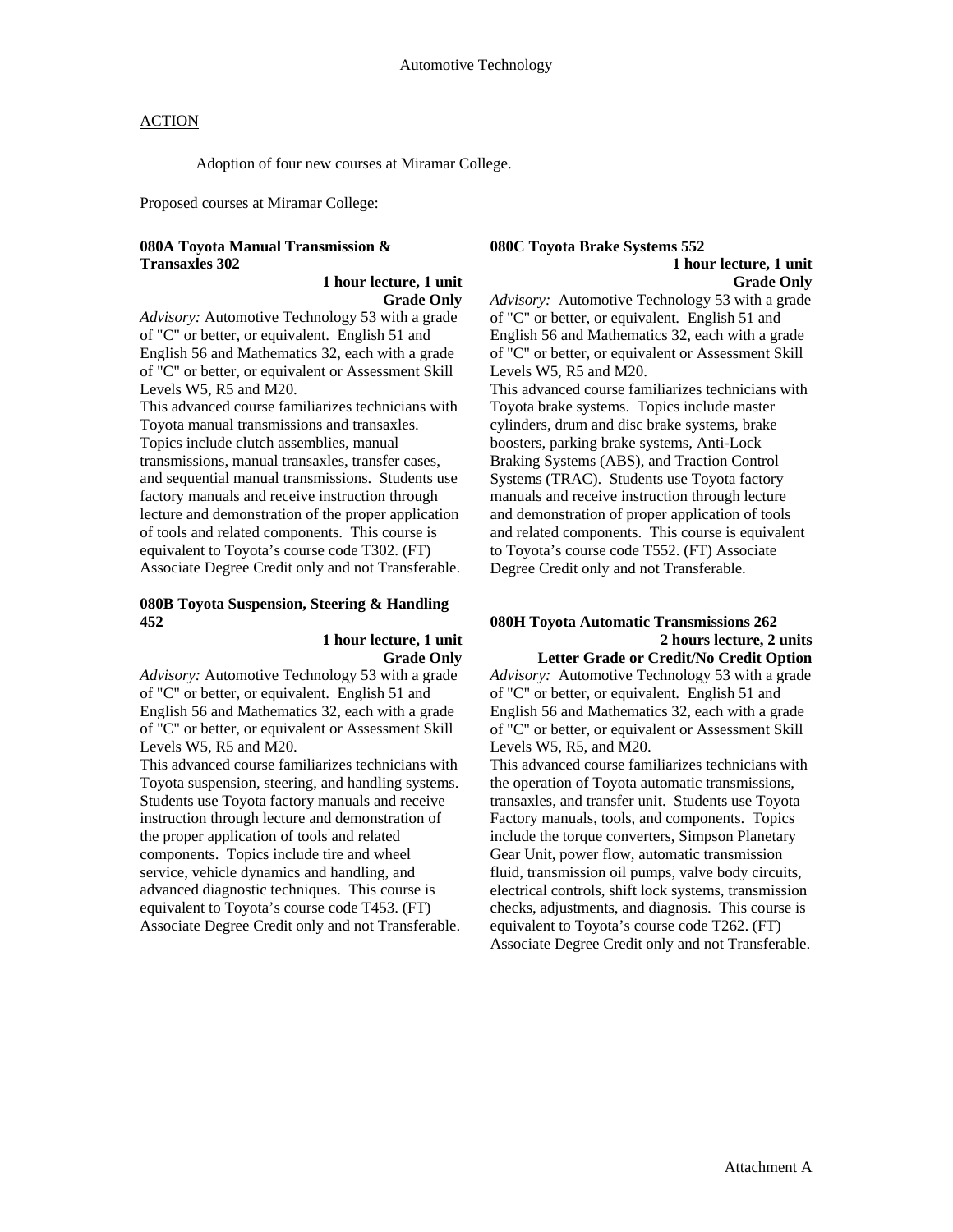Adoption of a new course at City College.

Proposed course at City College:

## **265B Preparation for Biotechnology 3 hours lecture, 6 hours lab, 5 units Grade Only**

*Advisory:* English 51 and English 56 and Mathematic 95, each with a grade of "C" or better, or equivalent or Assessment Skill Levels W5, R5 and M40.

This course is intended as a preparation course for students interested in further studies in biotechnology. The course provides the fundamental knowledge in mathematics, chemistry, biology, and microbiology for additional biotechnology coursework. This course can fulfill the prerequisite requirement for Bio 206. Topics include the fundamental chemical processes common in prokaryotic and eukaryotic biology, chemistry of biomolecules, cellular and molecular biology, gene expression and genetic engineering. The laboratory experience provides basic skills and techniques essential to advanced biotechnology courses. (FT) Associate Degree Credit & transfer to CSU and/or private colleges and universities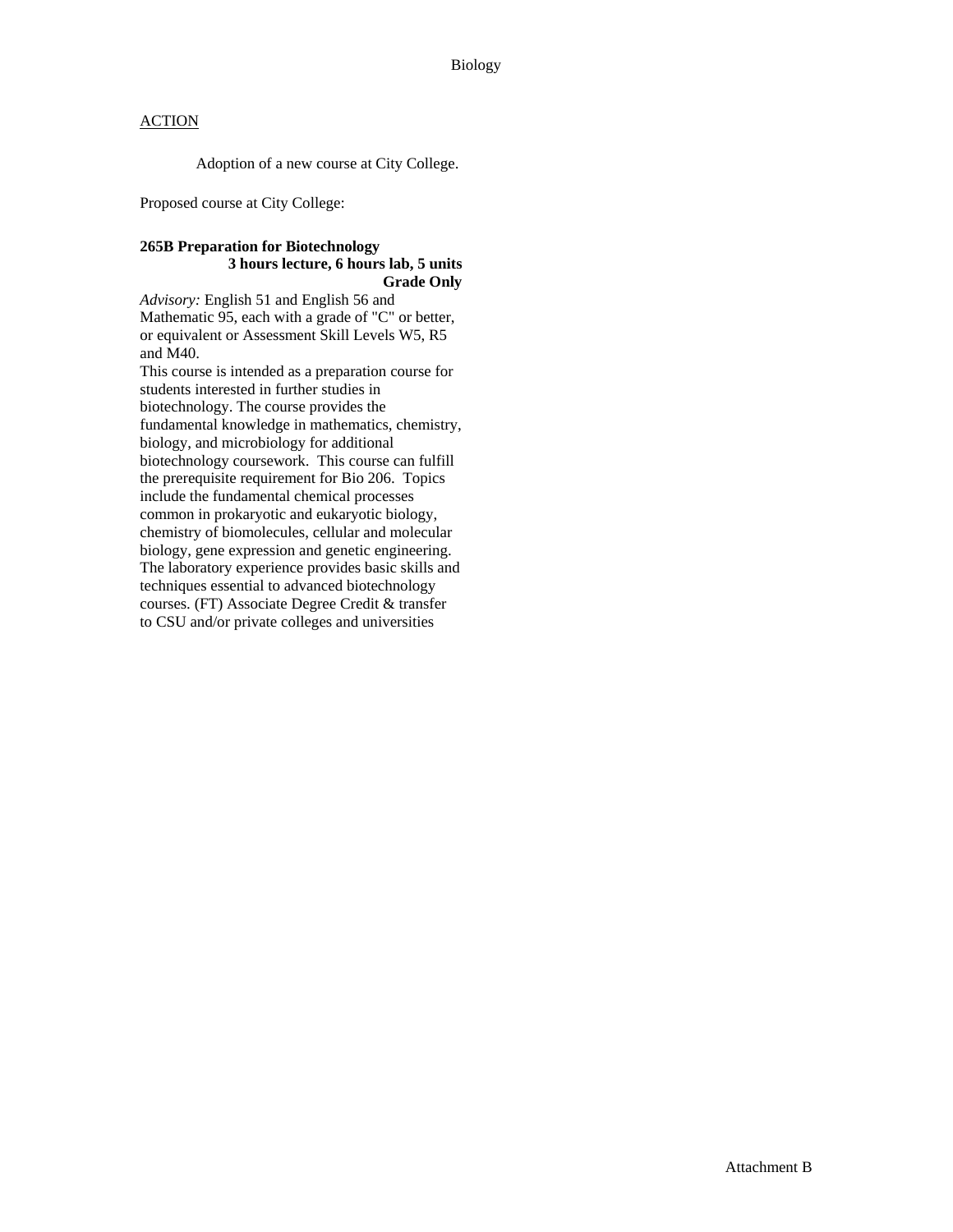Adoption of a new course at City and Mesa College.

Proposed course at City and Mesa College:

## **145 Ballroom and Social Dance**

#### **2 - 3 hours lab, 0.50 - 1 unit Letter Grade or Credit/No Credit Option**

*Advisory:* English 51 with a grade of "C" or better, or equivalent, or Assessment Skill Level W5.

Ballroom and Social Dance is an introductory course focusing on the fundamentals of partner dance and basic steps in a variety of social and ballroom dance genres. Emphasis is placed on partnering technique, frame, style, and steps. This course is designed for dance and theatre majors as well as students who wish to explore historical dance. This course may be taken four times for credit. Students must demonstrate proficiency in the performance of increasingly complex Latin rhythms, tango variations, swing styles and partnering with each repetition. When this course is offered for three hours a week the additional time is utilized in the practice and perfection of styling, postures, rhythms and variations. (FT) Associate Degree Credit & transfer to CSU and/or private colleges and universities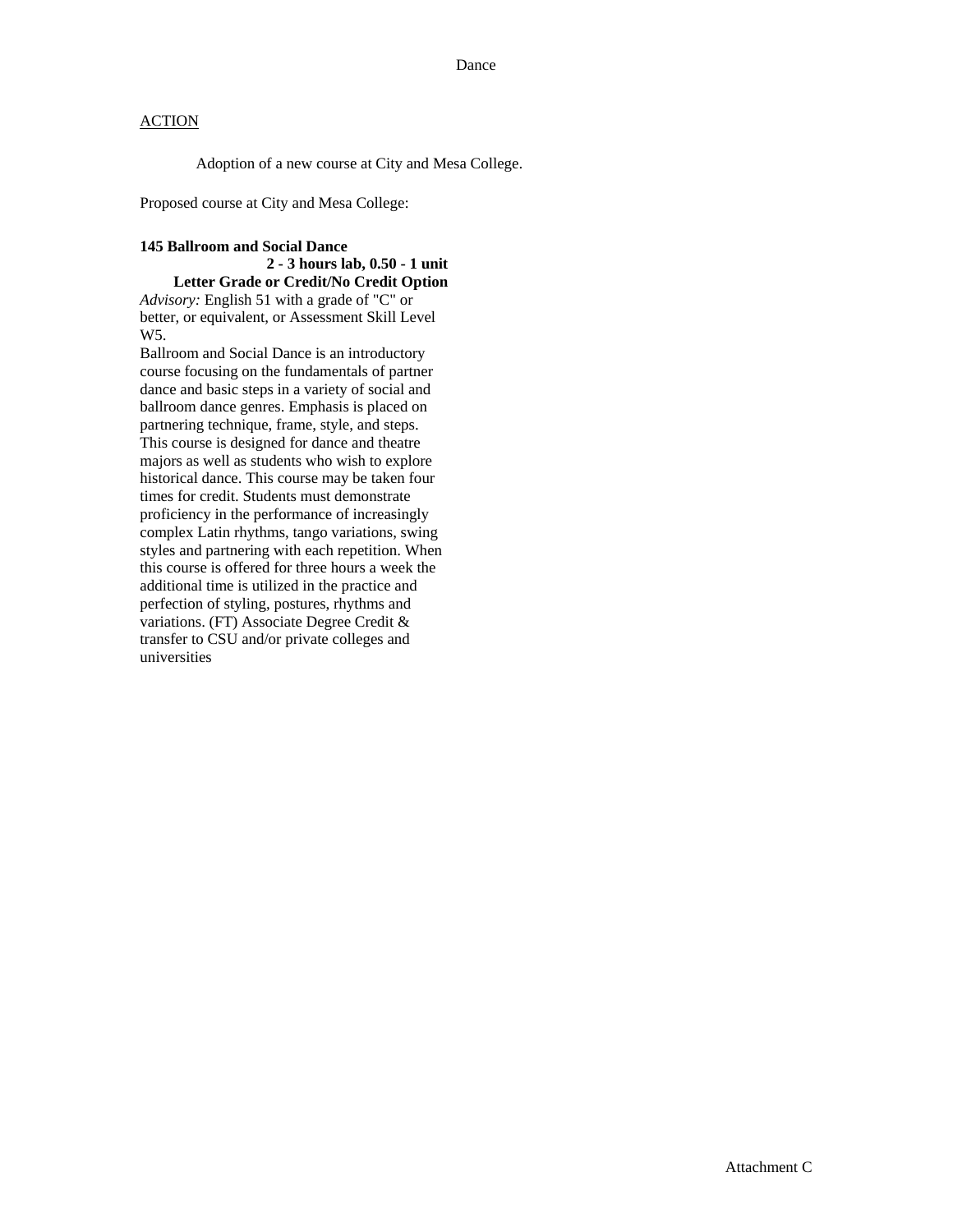Adoption of a new course at City College.

Proposed course at City College:

## **130 Introduction to Engineering Design 2 hours lecture, 3 hours lab, 3 units Grade Only**

This course is an introductory study of Engineering Design. Emphasis is placed on providing students with an overall perspective on the design process as well as on the details of product development, including computer-aided design (CAD). Topics include the history of design, current career opportunities, portfolio development, geometric relationships, modeling, dimensioning, production and marketing. This class is designed for students interested in the pursuing an academic or vocational career in engineering technology or electronics, including, but not limited to advanced-level high school students. (FT) Associate Degree Credit & transfer to CSU and/or private colleges and universities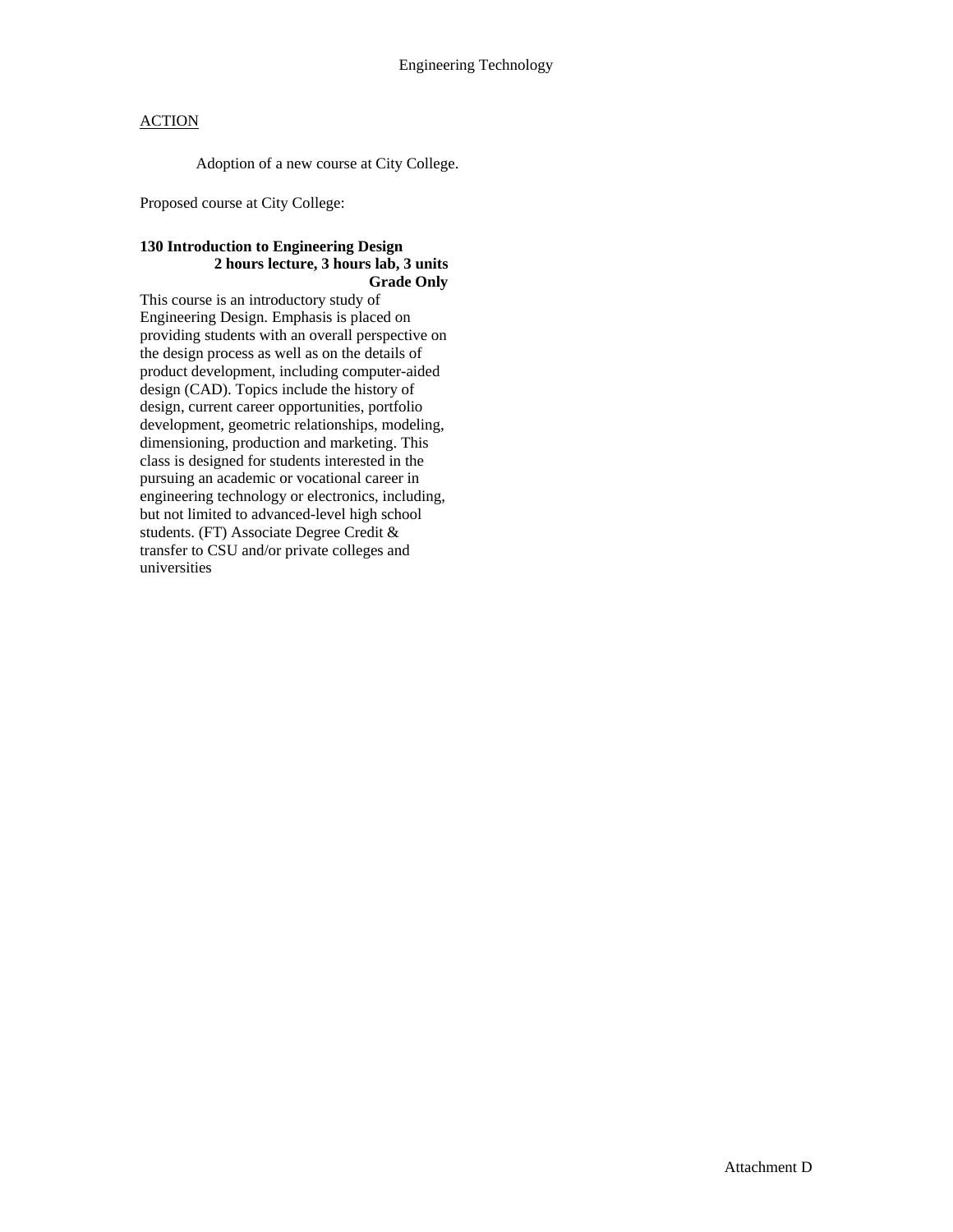Adoption of a new course at Mesa College.

Proposed course at Mesa College:

## **179 Fashion Photo Styling 3 hours lecture, 3 units Grade Only**

*Advisory:* English 51 and English 56, each with a grade of "C" or better, or equivalent, or Assessment Skill Levels W5 and R5. In this course, students develop an understanding of all aspects of commercial photo shoots and the uses of photography in fashion marketing. Students will train for a career in fashion photo styling and gain hands-on experience with techniques used in various styling specialties. In addition, students integrate digital photography, publishing, and related software with their own projects and portfolio building. This course is designed for students majoring in the fashion field. (FT) Associate Degree Credit & transfer to CSU and/or private colleges and universities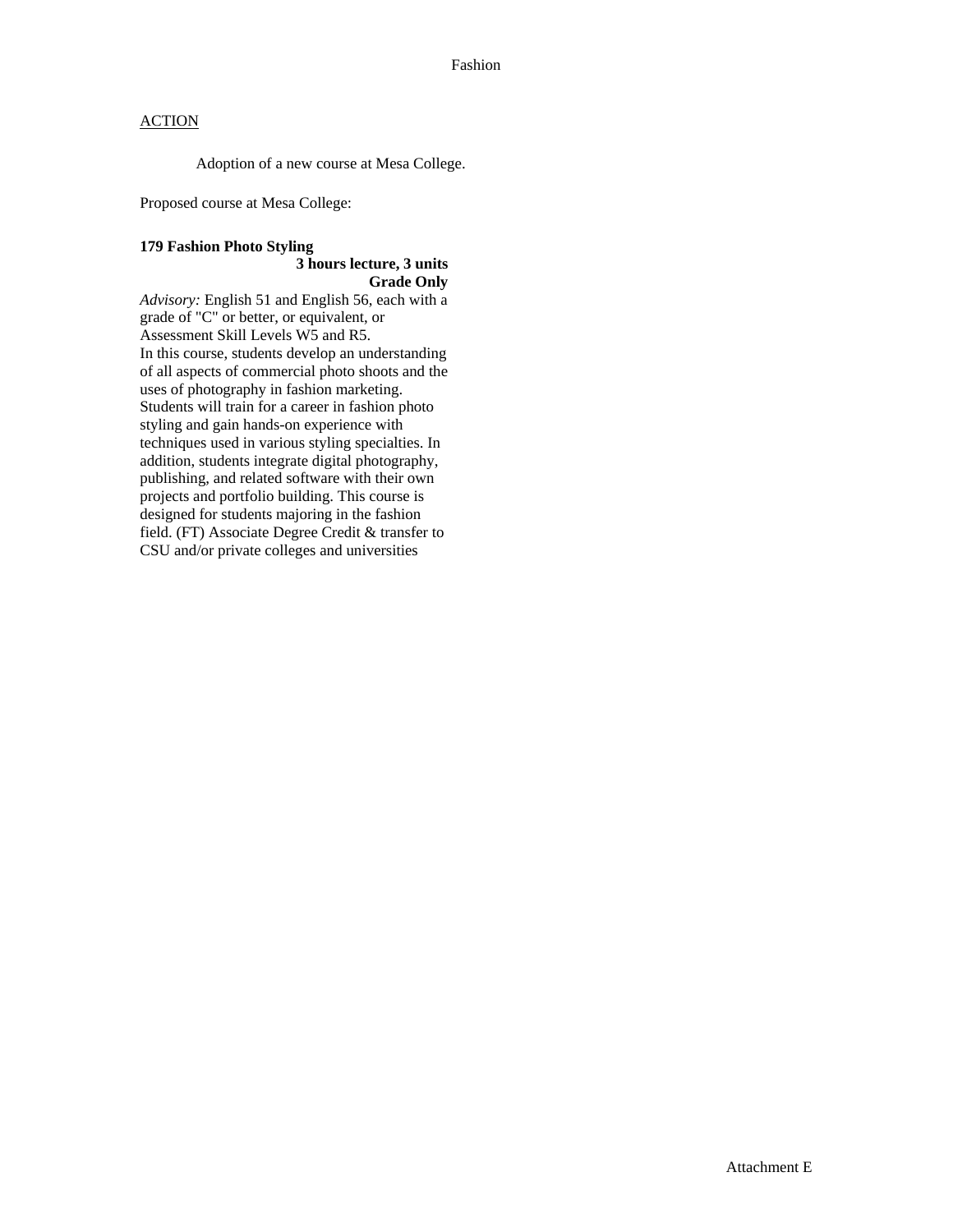Adoption of seven new courses at City College.

Proposed courses at City College:

#### **101A Introduction to Manufacturing I 1 hour lecture, 1 unit Grade Only**

*Limitation on Enrollment:* This course is not open to students with previous credit for Manufacturing Engineering Technology 101 or Engineering Technology 120.

This project-based module is designed for high school and entry college students who might be interested in the field of Manufacturing Engineering

Technology (MFET). The module discusses common manufacturing terminologies, current business trends, and design process involved with product and process development. It also provides an overview of the MFET program, job perspectives for graduates, salary ranges and various career options in manufacturing. (FT) Associate Degree Credit & transfer to CSU and/or private colleges and universities.

#### **101B Introduction to Manufacturing II 1 hour lecture, 1.00 unit Grade Only**

*Prerequisite:* Manufacturing Engineering Technology 101A or Engineering Technology 120, each with a grade of "C" or better, or equivalent. *Limitation on Enrollment:* This course is not open to students with previous credit for Manufacturing Engineering Technology 101.

This project-based module is designed for high school and entry college students who might be interested in the field of Manufacturing Engineering Technology. The module introduces manufacturing principles in a product realization process, automation, quality control and management, and lean manufacturing. (FT) Associate Degree Credit & transfer to CSU and/or private colleges and universities.

#### **101C Introduction to Manufacturing III 1 hour lecture, 1 unit Grade Only**

*Prerequisite:* Manufacturing Engineering Technology 101B with a grade of "C" or better, or equivalent.

*Limitation on Enrollment:* This course is not open to students with previous credit for Manufacturing Engineering Technology 101. This project-based module is designed for high school and entry college students who might be interested in the field of Manufacturing Engineering Technology. The module introduces environmental and safety rules, regulations and practices in manufacturing enterprises. In this module, students also apply previous knowledge and training in manufacturing engineering technology to work in teams, build robots that are capable of performing various challenging tasks and compete at the end of the module. (FT) Associate Degree Credit & transfer to CSU and/or private colleges and universities.

#### **105A Print Reading I 1.5 hours lecture, 1.5 units Grade Only**

*Advisory:* Mathematics 35 with a grade of "C" or better, or equivalent, or Assessment Skill Level M30.

*Limitation on Enrollment:* This course is not open to students with previous credit for Manufacturing Engineering Technology 105 or Engineering Technology 124 or 130. This project-based module teaches student basic sketching techniques, print layout, views, and fundamentals of working and pictorial drawings. Students also learn drawing and annotation standards for different mechanical parts, the principles of dimensioning and tolerancing and their applications and practices in industrial prints. The module is designed for students who are interested in studying manufacturing. (FT) Associate Degree Credit & transfer to CSU and/or private colleges and universities.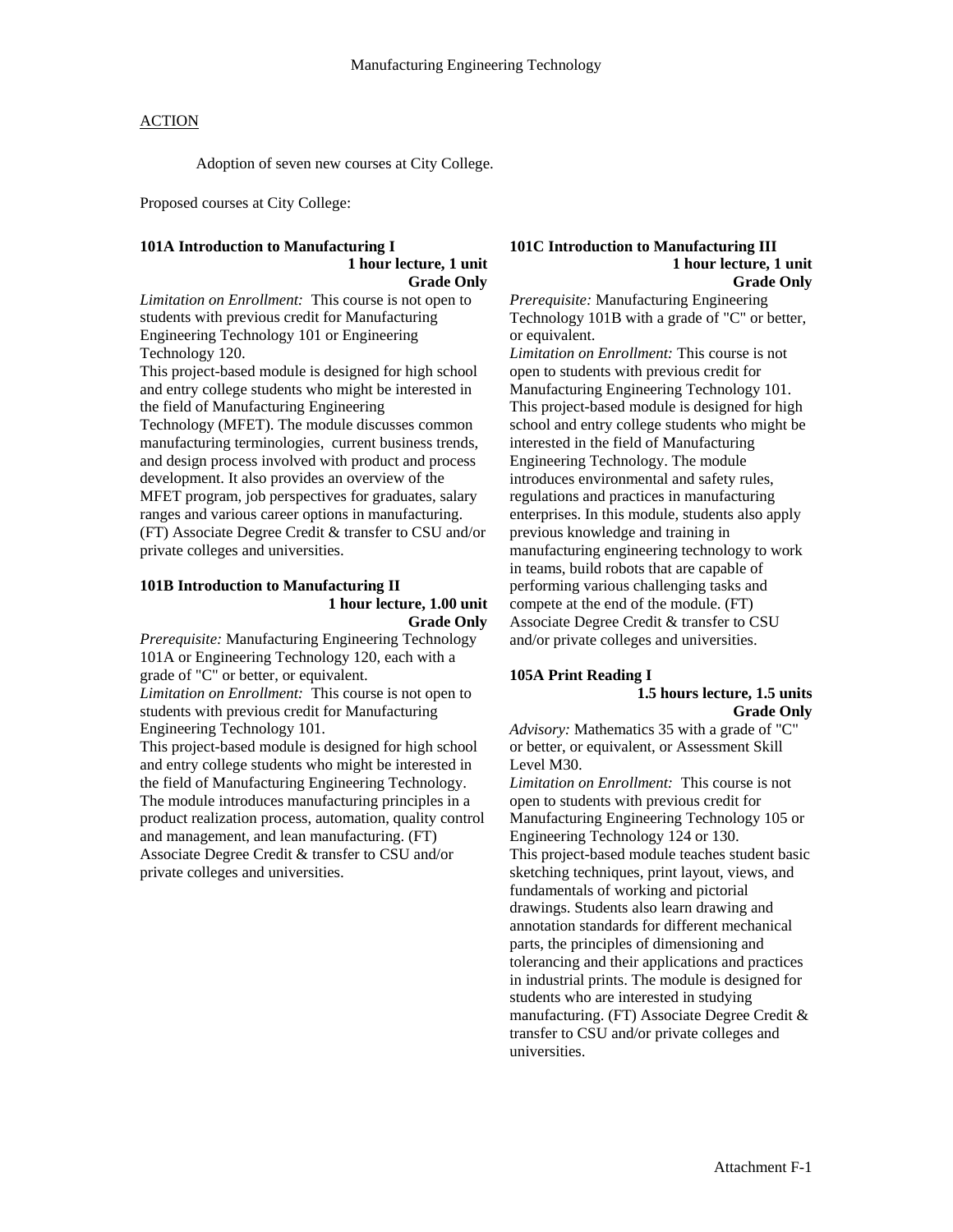## **105B Print Reading II**

## **1.5 hours lecture, 1.5 units Grade Only**

*Prerequisite:* Manufacturing Engineering Technology 105A or Engineering Technology 124 or 130, each with a grade of "C" or better, or equivalent. *Limitation on Enrollment:* This course is not open to students with previous credit for Manufacturing Engineering Technology 105.

This project-based module teaches student different types of scales, precision measurement instruments, methods for geometric tolerancing. Students also learn to interpret symbols and notes on electrical and electronic diagrams, precision sheet metal drawings and welding specifications. Module includes a final project in which students work in teams to generate a print for a part using different drafting symbols, notes, specifications and standards learned throughout the print reading modules. This module is designed for students who are interested in studying manufacturing. (FT) Associate Degree Credit & transfer to CSU and/or private colleges and universities.

#### **150A Manufacturing Automation I 1 hour lecture, 1.50 hours lab, 1.5 units Grade Only**

*Prerequisite:* Manufacturing Engineering Technology 101 or 101C or 120 with a grade of "C" or better, or equivalent.

*Limitation on Enrollment:* This course is not open to students with previous credit for Manufacturing Engineering Technology 150 or Engineering Technology 126.

This project-based module introduces students to the principles of manufacturing automation, computerintegrated manufacturing (CIM) which includes process and machine control, programmable logic controllers and robotics. Students also learn different applications of automation to improve quality and productivity in manufacturing industries. This module is designed for students who are interested in modern manufacturing. (FT) Associate Degree Credit & transfer to CSU and/or private colleges and universities.

#### **150B Manufacturing Automation II 1 hour lecture, 1.5 hours lab, 1.5 units Grade Only**

*Prerequisite:* Manufacturing Engineering Technology 150A or Engineering Technology 126, with a grade of "C" or better, or equivalent. *Limitation on Enrollment:* This course is not open to students with previous credit for Manufacturing Engineering Technology 150. This project-based module covers additional automation topics and applications in manufacturing industry, including sensors and actuators, part handling and assembly. Students also learn the concepts of group technology, flexible manufacturing systems and their applications. This module is designed for students who like to gain further knowledge and experience in modern manufacturing practices. (FT) Associate Degree Credit & transfer to CSU and/or private colleges and universities.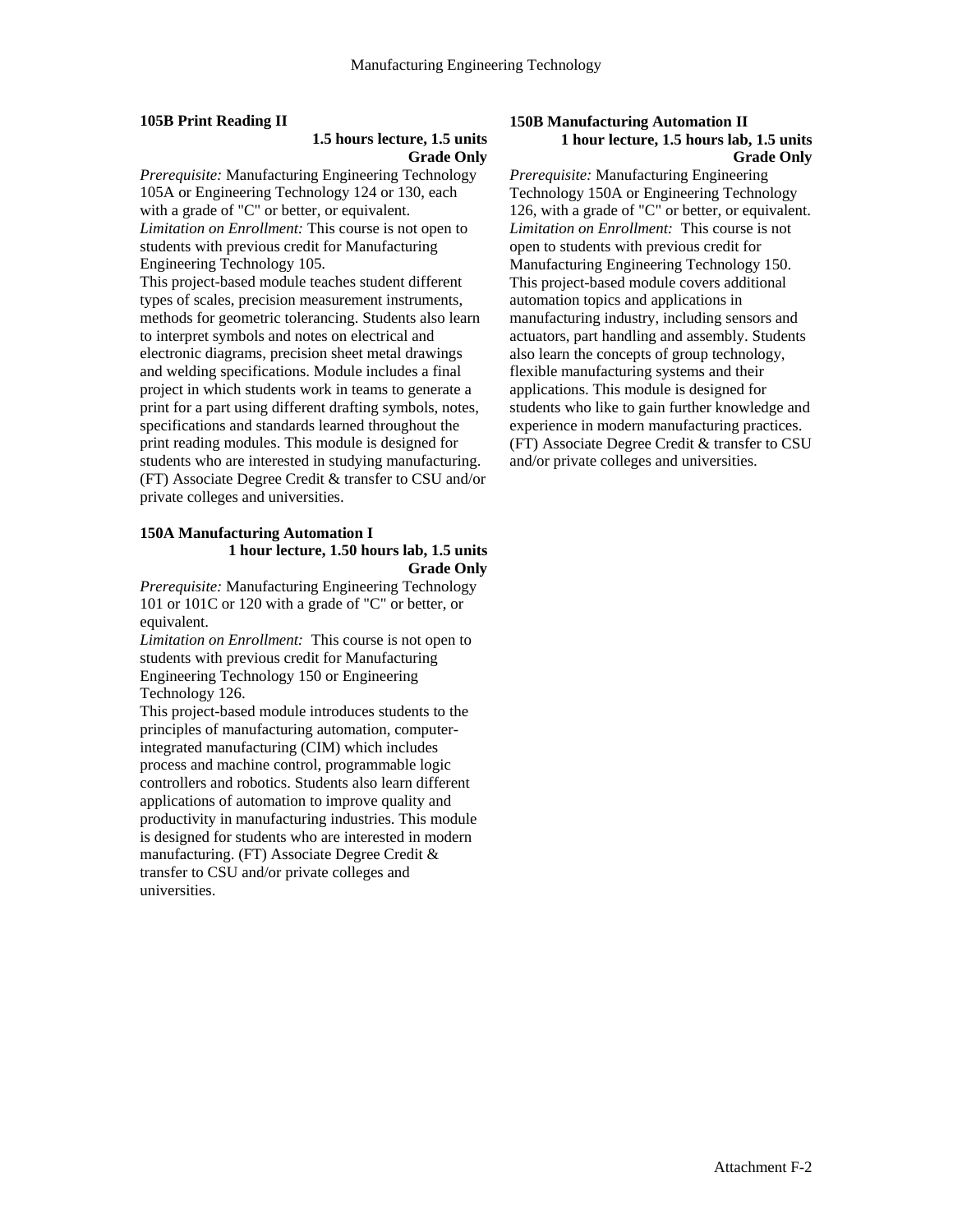Adoption of seven course deactivations at City College.

Proposed courses at City College:

## **044 Supervised Tutoring in Manufacturing Technology**

 **0 units No Grade/0 Units** 

This course is designed to prepare the student to succeed in the corequisite and subsequent subject matter courses. This course may be taken four times with a different corequisite subject matter course. College noncredit course.

#### **102 Print Reading and Symbology 3 hours lecture, 3 units Grade Only**

*Advisory:* English 51 and Mathematics 35, each with a grade of "C" or better, or equivalent, or Assessment Skill Levels W5 and M30.

This course involves the study of the types of symbols and engineering notations used for mechanical, electrical, electronic, hydraulic, and pneumatic drawings. Representative drawings are used to demonstrate concepts and practice in interpreting the symbols and notations. Students view and handle typical parts represented by the symbols. This course is designed for students who are currently working in a manufacturing plant or pursuing a career in engineering technology fields. (FT) Associate Degree Credit & transfer to CSU and/or private colleges and universities.

#### **106 Manufacturing Processes 3 hours lecture, 3 hours lab, 4 units Grade Only**

*Limitation on Enrollment:* This course is not open to students with previous credit for Manufacturing Technology 265: Physics of Machines and Processes.

This course is a survey of physical and chemical processes used to manufacture products. This course is designed to provide students who plan to pursue a career in automated manufacturing with the skills that will enable the student to test automated manufacturing processes and to encourage the further pursuit of training in physics and chemistry. The course will explore the principles of physics and chemistry that underlie technologies used to manufacture products in industry, such as machine technology, vacuum technology, heat treating technology, hydraulic and pneumatic technology and electro-chemical manufacturing processes. The student will employ formulas and the New Metric (S.I.) (mks) system of measurement to solve problems relating to industrial processes. (FT) Associate Degree Credit only and not Transferable.

#### **115 Properties of Materials for Technicians 3 hours lecture, 3 units Grade Only**

*Advisory:* English 42 and English 43 and Mathematics 35, each with a grade of "C" or better, or equivalent, or Assessment Skill Levels W4, R4 and M30.

This course provides instruction on the origin, properties, characteristics and uses of metallic industrial materials. The course emphasizes the processes and tests used with metallic industrial materials during the manufacturing cycle. This course is fundamental for manufacturing technology students and students participating in industrial apprenticeship programs. (FT) Associate Degree Credit only and not Transferable.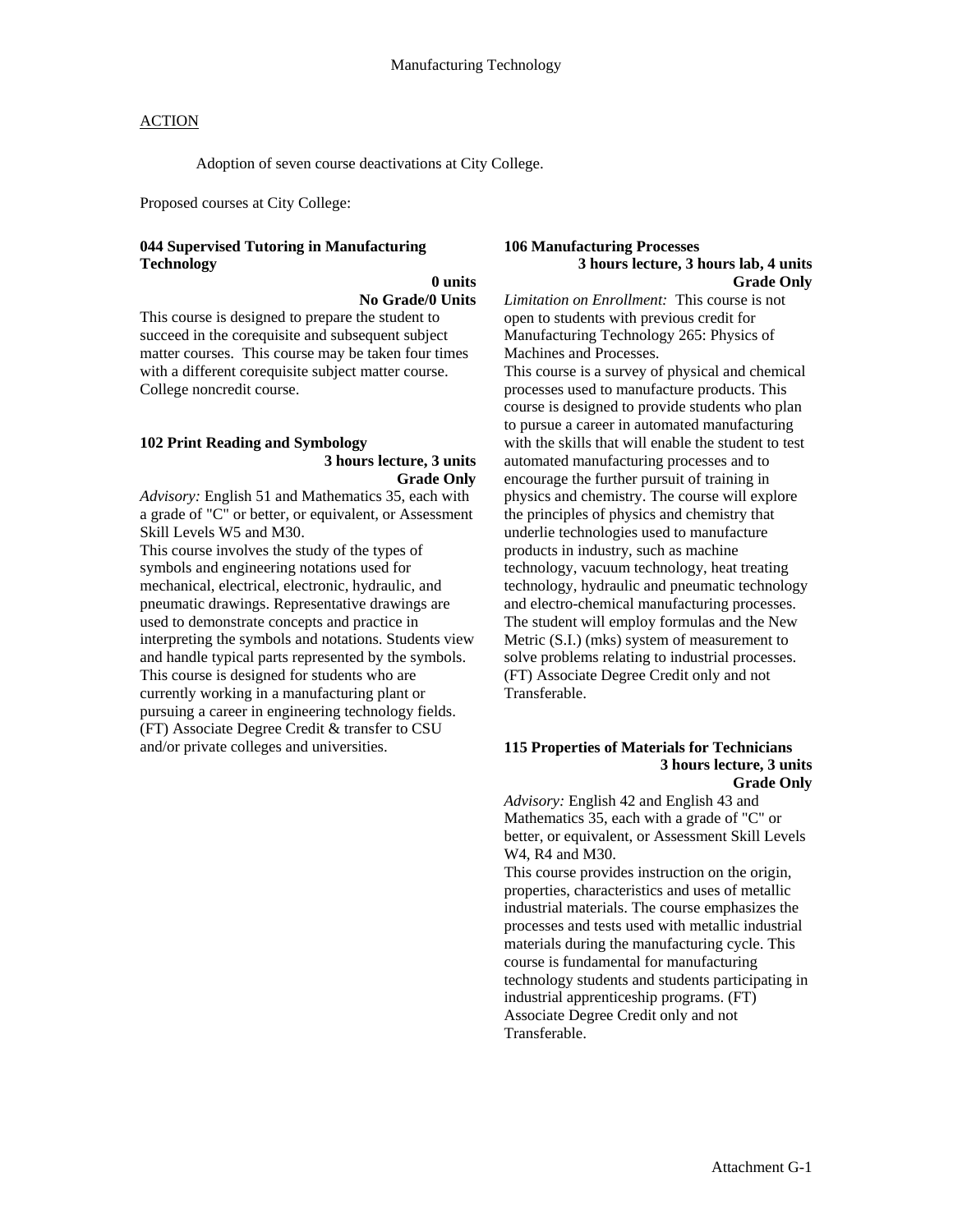## **270 Work Experience**

## **1 - 4 units 1 hour other Grade Only**

*Limitation on Enrollment:* Must obtain an Add Code from Work Experience Coordinator for enrollment. *Limitation on Enrollment:* To receive credit a student must complete a minimum of seven units during the semester, including work experience. A program of on-the-job learning experiences for students employed in a job related to their major. The combined maximum credit for all work experience courses from all disciplines may not exceed 16 units. Associate Degree Credit only and not Transferable.

# **277D Service Learning -- on Campus**

 **1 - 3 units Grade Only** 

*Advisory:* English 51 and English 56, each with a grade of "C" or better, or equivalent, or Assessment Skill Levels W5 and R5.

*Limitation on Enrollment:* Must obtain an Add Code from the instructor for enrollment.

Students in this course develop and implement service learning projects to help the college's community under the supervision of college faculty and in cooperation with the staff of community organizations and agencies. Projects may include collaboration with college classes, education projects for college students, mentoring and shadowing. Students gain hands-on experience in project planning, development, implementation and evaluation. Students meet weekly to receive support training and development opportunities regarding best practices in Service Learning. This course is intended for students from any discipline who are interested in project development, development of teaching skills, or enhancement of communication and planning skills. Course segments may be taken in any order. The combined credit for all 277D discipline courses may not exceed three units. (FT) Associate Degree Credit & transfer to CSU and/or private colleges and universities.

#### **290 Independent Study**

#### **1 - 3 units, 1 hour other Grade Only**

*Limitation on Enrollment:* Must obtain an Add Code from the instructor for enrollment. For advanced students who wish to pursue special projects associated with Manufacturing Technology. The student meets with the instructor at specific intervals and is expected to do primary research, analyze problems and submit reports. This course may be taken four times with different content for a maximum of six units. (FT) Associate Degree Credit only and not Transferable.